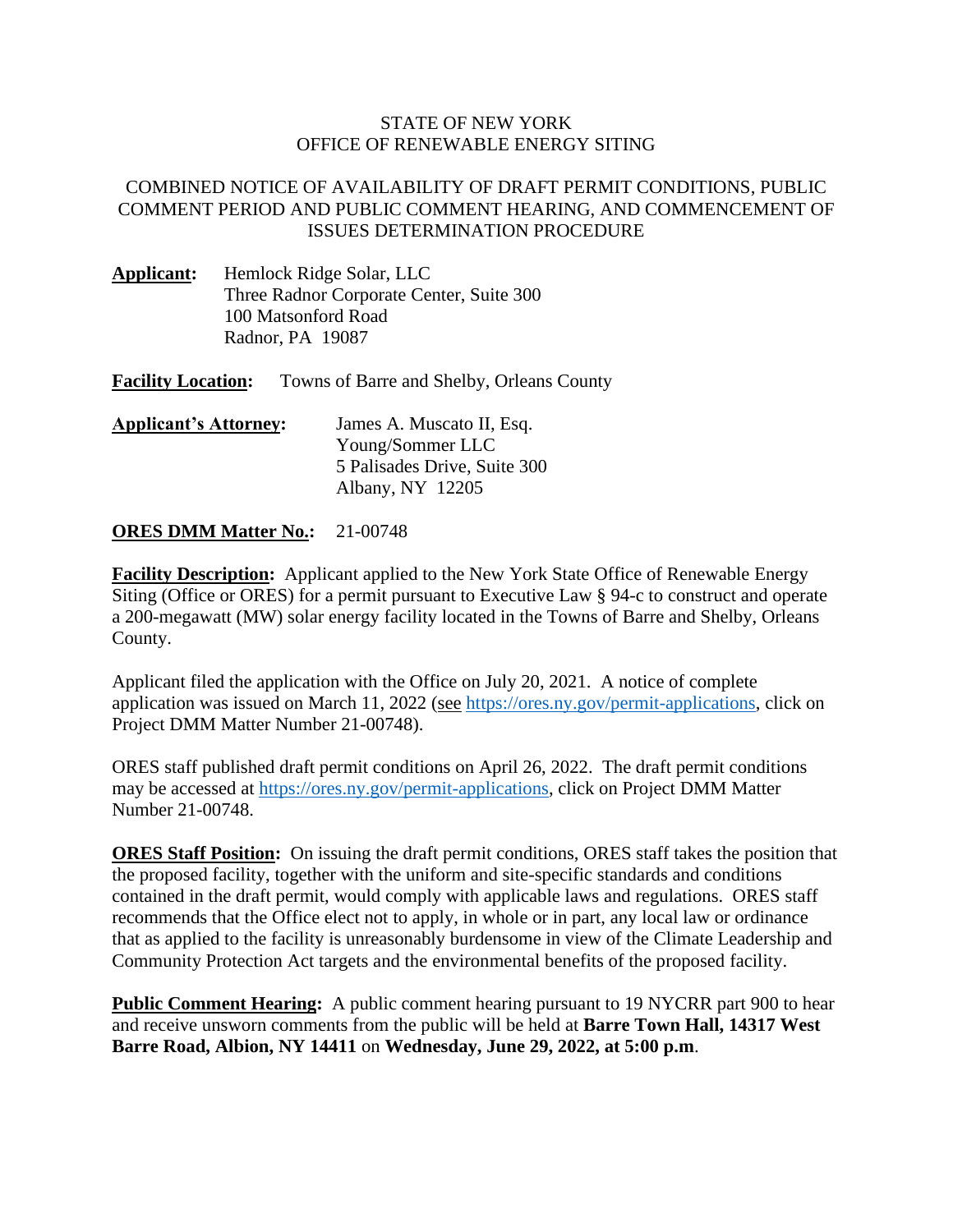All persons, organizations, corporations, or government agencies who may be affected by the facility are invited to attend the hearing and comment on the application and the draft permit conditions. Lengthy comments will not be accepted and instead should be submitted in writing. Equal weight will be given to both oral and written comments. To ensure that all interested persons have an opportunity to speak, the Administrative Law Judge (ALJ) may limit the time available for oral comments to three (3) minutes per person. The public comment hearing will be transcribed for inclusion in the administrative record.

The hearing location is reasonably accessible to persons with a mobility impairment. Interpreter services shall be made available to deaf persons, and English language translator services shall also be made available, at no charge for either service, upon written request to Chief ALJ James T. McClymonds, Office of Renewable Energy Siting, Empire State Plaza, P-1 South, J Dock, Albany, NY 12242, (518) 473-4590, [general@ores.ny.gov.](mailto:general@ores.ny.gov) All requests must be received no later than 4:00 pm on June 15, 2022.

In the event that the in-person public comment hearing needs to be canceled, rescheduled, postponed, or conducted virtually, notification of any change will be available at the ORES website at [https://ores.ny.gov.](https://ores.ny.gov/)

**Written Public Comments:** Written comments concerning the application and the draft permit conditions must be filed with ORES by **5:00 p.m. on Tuesday, July 5, 2022**. Persons filing written comments are strongly encouraged to post their comments on the Department of Public Service's (DPS's) Document and Matter Management (DMM) system. To post a comment, go to [https://ores.ny.gov,](https://ores.ny.gov/) click on "Permit Applications," click on Project DMM Matter Number 21- 00748, and click on "Post Comments" in the upper right-hand corner of the screen.

Written comments may also be emailed to ORES at [general@ores.ny.gov](mailto:general@ores.ny.gov) or mailed to the Office of Renewable Energy Siting, Empire State Plaza, P-1 South, J Dock, Albany, NY 12242. Written comments will be considered equally with oral statements delivered at the public comment hearing, provided they are postmarked by **Tuesday, July 5, 2022**, or e-mailed or posted on DMM by 5:00 p.m. on that date.

**Issues Determination Procedure:** Pursuant to 19 NYCRR 900-8.3(b), a pre-adjudicatory issues determination procedure will be conducted by the assigned ALJs. The procedure will be conducted solely on papers and briefing unless the ALJs, in the judges' sole discretion, determine that oral argument is necessary. The purpose of the issues conference is to determine party status for any person or organization that has properly filed a petition (as indicated below), and to narrow and define those issues, if any, that will require adjudication in this matter. Participation in the issues determination procedure is limited to ORES staff, applicant, and those persons or organizations requesting party status.

**Filing for Party Status and Proposed Issues:** Persons seeking to participate in the issues determination procedure and any subsequent adjudicatory hearing must register on DMM and file a written petition explaining whether their request is for full party status or amicus status. For the required contents of petitions for full party status, see 19 NYCRR 900-8.4(c)(1) and (2). To determine whether an issue is substantive and significant, see 19 NYCRR 900-8.3(c)(2) and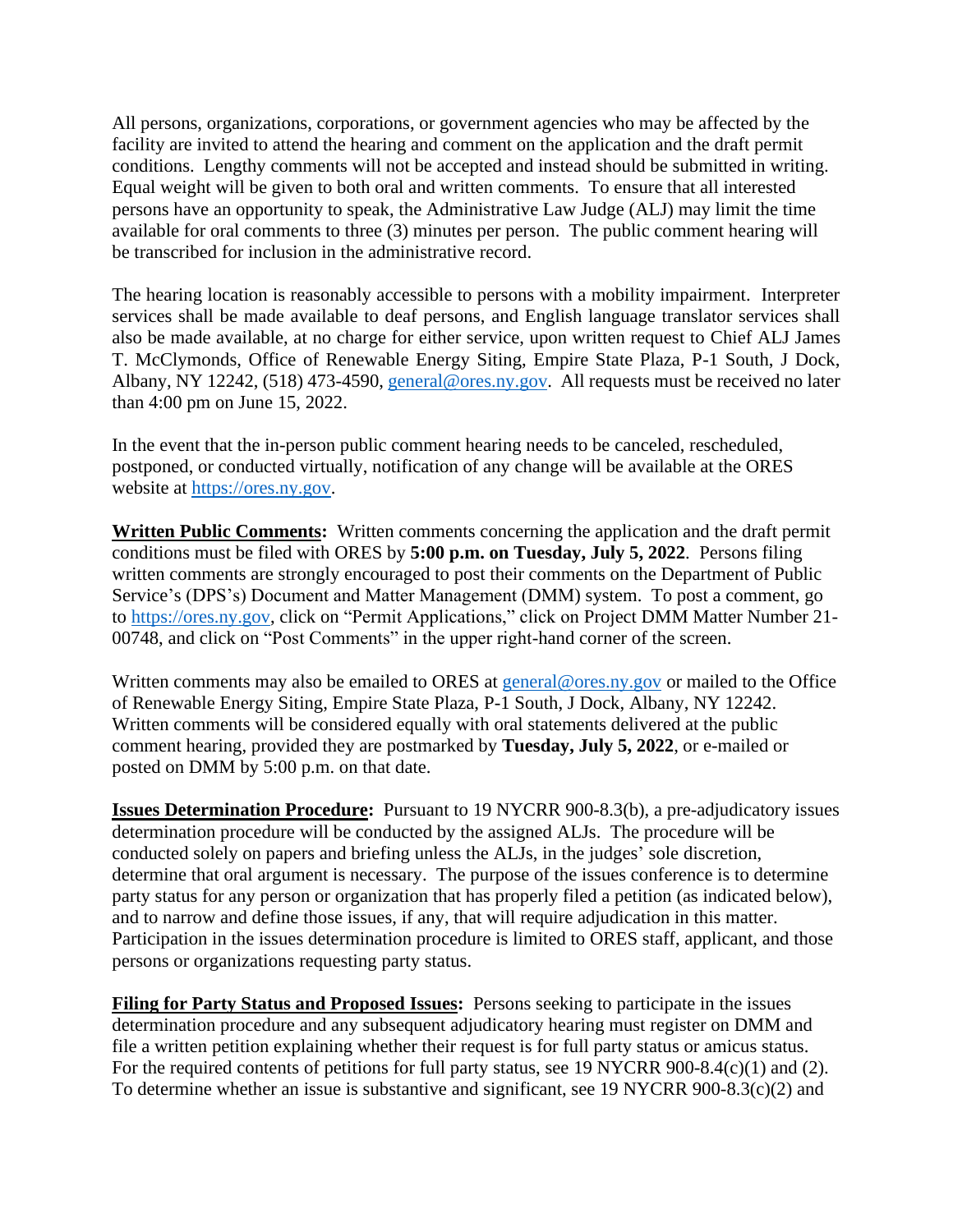(3). For the required contents of a petition seeking amicus status, see 19 NYCRR 900-8.4(c)(1) and (3). Petitioners may also file written briefs making arguments in support of their petitions.

All petitions requesting party status and briefs in support must be E-Filed on DMM no later than **4:00 p.m. on Tuesday, July 5, 2022**. Instructions for registering in DMM and E-Filing documents may be found at:

[https://www3.dps.ny.gov/W/PSCWeb.nsf/All/CC256BE982C58CF785257687006F39CE?Open](https://www3.dps.ny.gov/W/PSCWeb.nsf/All/CC256BE982C58CF785257687006F39CE?OpenDocument) [Document.](https://www3.dps.ny.gov/W/PSCWeb.nsf/All/CC256BE982C58CF785257687006F39CE?OpenDocument)

Address all petitions to Michele M. Stefanucci, Chief Administrative Law Judge, New York State Department of Environmental Conservation, Office of Hearings and Mediation Services, 1st Floor, 625 Broadway, Albany, New York, 12233-1550, telephone: (518) 402-9003, email: [michele.stefanucci@dec.ny.gov,](mailto:michele.stefanucci@dec.ny.gov) and Anthony Belsito, Administrative Law Judge, New York State Department of Public Service, Office of Hearings and Alternative Dispute Resolution, 3 Empire State Plaza, Albany, New York, 12223, (518) 474-1634, email: [anthony.belsito@dps.ny.gov.](mailto:anthony.belsito@dps.ny.gov)

At the same time petitions and briefs are E-Filed on DMM, a copy of all papers must be emailed to the ALJs at the email addresses above, and furnished to applicant Hemlock Ridge Solar, LLC's, attorney, James A. Muscato II, Esq., Young/Sommer LLC, 5 Palisades Drive, Suite 300, Albany, NY 12205, (518) 438-9907, *imuscato@youngsommer.com*; and to ORES at the Office of Renewable Energy Siting, Empire State Plaza, P-1 South, J Dock, Albany, NY 12242, (518) 473-4590, [general@ores.ny.gov.](mailto:general@ores.ny.gov) Service of petitions and briefs by email is authorized provided they are received by all of the above parties and the ALJs by the 4:00 P.M. deadline.

Any questions about filing requirements or other hearing procedures may be addressed to Chief ALJ Michele M. Stefanucci by telephone at (518) 402-9003. ORES's regulations may be found at<https://ores.ny.gov/>regulations.

**Statement of Compliance with Local Laws and Regulations:** Any municipality, political subdivision or an agency thereof that received notice of the filing of the application pursuant to 19 NYCRR 900-1.6(a) must file a statement indicating whether the proposed facility is designed to be sited, constructed and operated in compliance with applicable local laws and regulations in effect as of March 11, 2022, if any, concerning the environment, or public health and safety. The statement must be filed and served by the same deadline and in the same manner as petitions for party status. Any municipality, political subdivision, or an agency thereof that proposes to adjudicate any issues related to a facility's compliance with local laws and regulations must file a petition for party status as provided for in 19 NYCRR 900-8.4(c) and include the statement of compliance with local laws and regulation.

**Applicant Statement of Issues:** No later than **4:00 p.m. on Tuesday, July 5, 2022,** applicant shall file and serve on ORES staff and the ALJ a statement of issues applicant intends to raise with respect to any determination of the Office, and briefing in support. Applicant shall serve the statement of issues and brief on persons filing petitions for party status within five (5) days of such filing. For the required contents of an applicant's statement of issues, see 19 NYCRR 900-  $8.4(b)(1)$ .